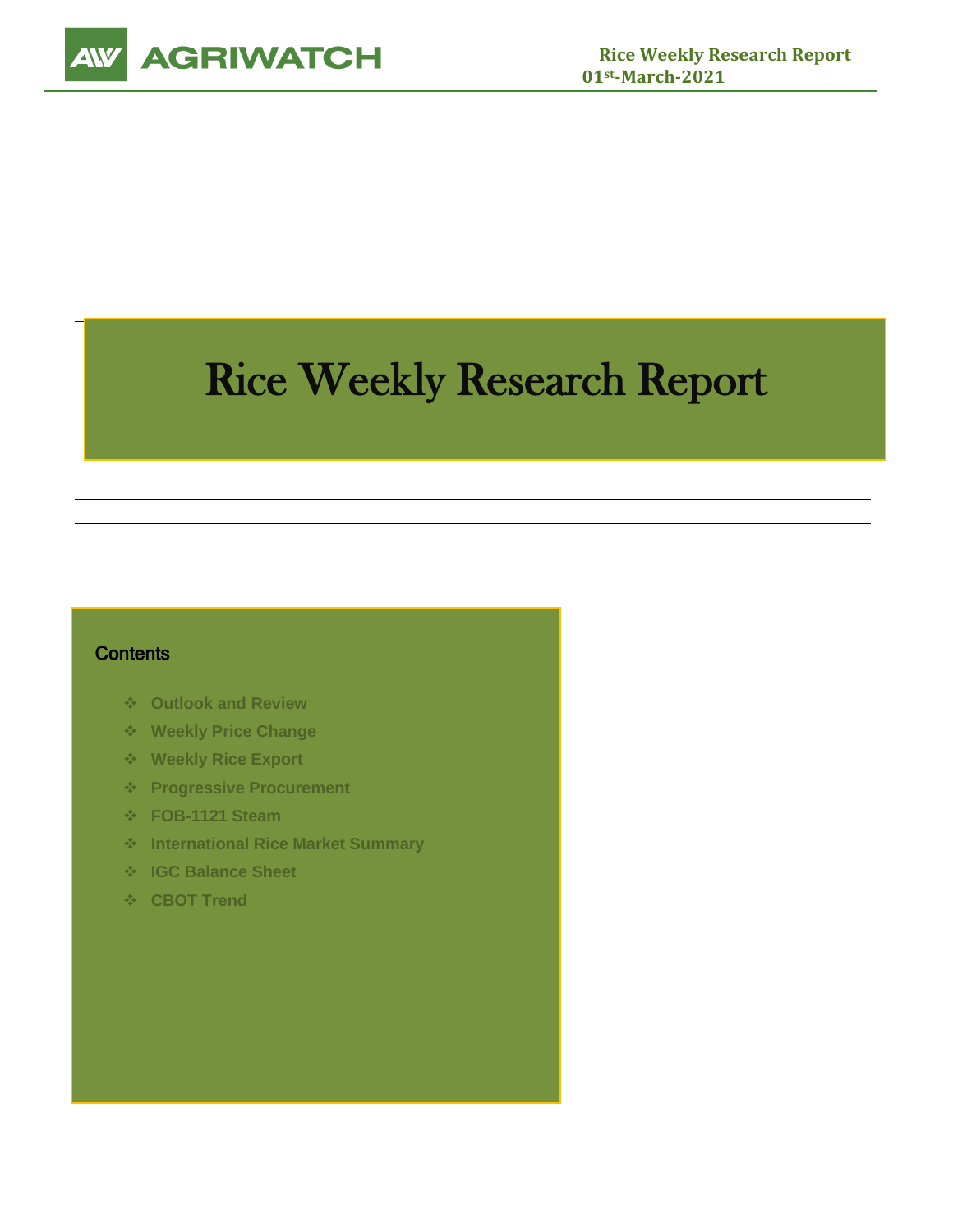**14 GRIWATCH** Rice Weekly Re

# *Outlook and Review:*

- As more buyers from South America, Eastern Africa and South East Asia start queuing up for the Indian rice, the exports of the rice for both basmati and non-basmati are seen scaling new highs this fiscal. Rice exports including both basmati and non-basmati types are expected to range between 16 and 17 million tonnes (mt) against previous fiscal's 9.48 mt. South American buyers such as Peru and Argentina have recently shifted market access to the Indian basmati rice. Similarly, in Eastern Africa, countries such as Angola and Tanzania, who traditionally bought from Pakistan, have now turned to India.
- As per second advance estimate by Agriculture Department of India, Indian rice production in MY-2020-21 is expected to reach to 120 Million tonnes which is a record till now.
- Paddy procurement for Kharif 2020-21 is continuing smoothly in the procuring States & UTs of Punjab, Haryana, Uttar Pradesh, Telangana, Uttarakhand, Tamil Nadu, Chandigarh, Jammu & Kashmir, Kerala, Gujarat, Andhra Pradesh, Chhattisgarh, Odisha, Madhya Pradesh, Maharashtra, Bihar, Jharkhand, Assam, Karnataka, West Bengal and Tripura with purchase of over 651.07 LMTs of paddy up to 19.02.2021. This is an increase of 15.91 % against the last year corresponding purchase of 561.67 LMT. Out of the total purchase of 651.07 LMT, Punjab alone has contributed 202.82 LMT which is 31.15 % of total procurement.
- Prices for India's 5 percent broken parboiled variety eased to USD393-USD399 per tonne from USD395- USD401 last week. Export demand is stable. New season supplies are rising in southern and eastern states. Shipments from India have picked up after Andhra Pradesh started using a deep-water port to export rice to reduce congestion at the Kakinada port. The country's rice output is expected to increase to 120.32 million tonnes in the crop year to June 2021.
- Thailand's benchmark 5% broken rice prices eased to USD520-USD560 per tonne from last week's USD 540-USD 560. It is expected that prices had started to ease slightly due to optimism over the new off-season harvest. There's not much demand. New supply is gradually arriving. It's likely that prices will continue to weaken.
- Vietnam's 5% broken rice rates were unchanged at USD505-USD510 per tonne for delivery after March 15. Supplies were building up with around a quarter of the winter-spring crop in the Mekong Delta already harvested. Chinese traders coming to explore rice for shipments to China and other markets, but not many orders have been placed as they are still waiting for the harvest to peak. Vietnam's rice exports in February are forecast to have halved from a year earlier, according to the government.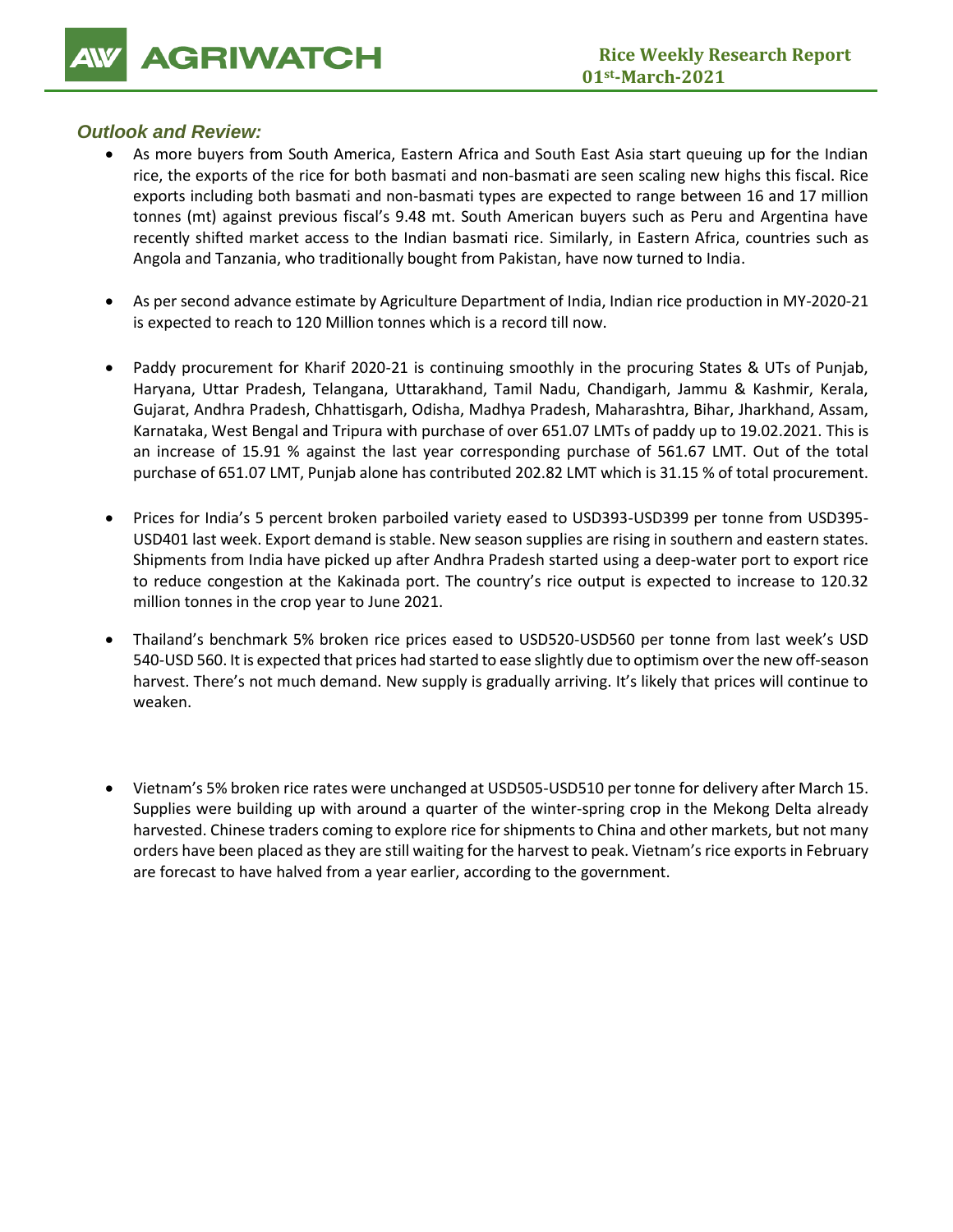**101** Rice Weekly Re<br>
01<sup>st</sup>-March-2021

| State wise Wholesale Prices Weekly Analysis for Rice Third week February, 2021 |                              |                              |                              |                                        |                                        |
|--------------------------------------------------------------------------------|------------------------------|------------------------------|------------------------------|----------------------------------------|----------------------------------------|
| <b>State</b>                                                                   | Prices 16-<br>23 Feb<br>2021 | Prices 09-<br>15 Feb<br>2021 | Prices 16-<br>23 Feb<br>2020 | % Change(Over<br><b>Previous Week)</b> | % Change(Over<br><b>Previous Year)</b> |
| Gujarat                                                                        | 4200                         | 3927.87                      | 3598.7                       | 6.93                                   | 16.71                                  |
| Odisha                                                                         | 2927.13                      | 3106.77                      | 3055.24                      | $-5.78$                                | $-4.19$                                |
| Uttar Pradesh                                                                  | 2493.54                      | 2451.26                      | 2503.2                       | 1.72                                   | $-0.39$                                |
| West Bengal                                                                    | 2842.55                      | 2854.7                       | 2844.41                      | $-0.43$                                | $-0.07$                                |
| Jharkhand                                                                      | 2410.51                      | 2394.65                      |                              | 0.66                                   |                                        |
| Maharashtra                                                                    | 3602.33                      | 4315.53                      | 3511.8                       | $-16.53$                               | 2.58                                   |
| Karnataka                                                                      | 3935.1                       | 3795.6                       | 3490.34                      | 3.68                                   | 12.74                                  |
| Kerala                                                                         | 3484.4                       | 3387.59                      | 3484.97                      | 2.86                                   | $-0.02$                                |
| Tripura                                                                        | 2920.66                      | 2908.58                      | 2973.08                      | 0.42                                   | $-1.76$                                |
| Uttrakhand                                                                     |                              |                              | 2188.9                       |                                        |                                        |
| Average                                                                        | 3201.8                       | 3238.06                      | 3072.29                      |                                        |                                        |

Prices in Rs/Quintal

| <b>Duration</b>                    | <b>Trend</b>   | <b>Average Price Range</b> | Reason                                                                                                                                                                                 |
|------------------------------------|----------------|----------------------------|----------------------------------------------------------------------------------------------------------------------------------------------------------------------------------------|
| 01 <sup>st</sup> Week of Mar, 2021 | Steady to Firm | Rs.3200-3700/Quintal       | Fresh Arrival starts in<br>many northern states<br>which may pressurize<br>paddy<br>the rice and<br>market;<br>however<br>demand<br>put<br>may<br>support on prices on<br>medium term. |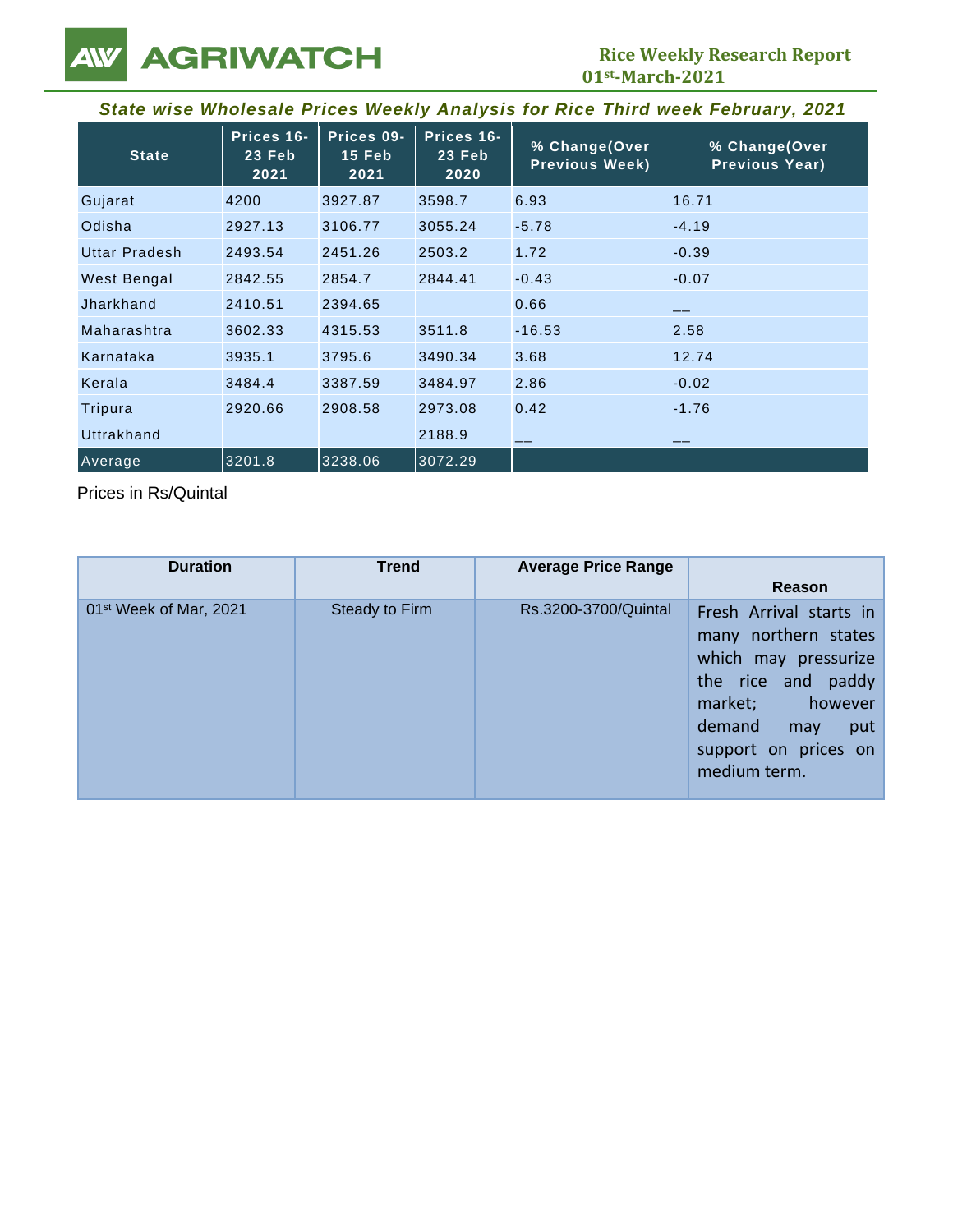**111 AGRIWATCH**<br>
01<sup>st</sup>-March-2021

# *Comparative Rice Varity Prices of Delhi (Naya Bazaar) in Rs./Quintal)*

| <b>Variety</b>       | <b>Today</b><br>$26$ -Feb-<br>21 | <b>Week</b><br>Ago<br>$19$ -Feb-<br>21 | <b>Month</b><br><b>Ago</b><br>$27 - Jan-$<br>21 | Year<br>ago<br>$26$ -Feb-<br>20 | % Change<br><b>From last</b><br>week | % Change<br>from last<br><b>Month</b> | % Change<br>from last<br>Year |
|----------------------|----------------------------------|----------------------------------------|-------------------------------------------------|---------------------------------|--------------------------------------|---------------------------------------|-------------------------------|
| 1121 Steam           | 6000                             | 6000                                   | 6300                                            | 5800                            | 0.00                                 | $-4.76$                               | 3.45                          |
| <b>1121 Sella</b>    | 5100                             | 4900                                   | 5400                                            | 4850                            | 4.08                                 | $-5.56$                               | 5.15                          |
| <b>1121 Raw</b>      | 6000                             | 6000                                   | 6300                                            | 6000                            | 0.00                                 | $-4.76$                               | 0.00                          |
| <b>Basmati Raw</b>   | 8600                             | 8800                                   | 9200                                            | 8000                            | $-2.27$                              | $-6.52$                               | 7.50                          |
| 1509 Steam Wand New  | 5500                             | 5500                                   | 5800                                            | 5250                            | 0.00                                 | $-5.17$                               | 4.76                          |
| <b>Sugandh Steam</b> | 4800                             | 4800                                   | 4900                                            | 4600                            | 0.00                                 | $-2.04$                               | 4.35                          |
| Sharbati Raw         | 4400                             | 4300                                   | 4600                                            | 3300                            | 2.33                                 | $-4.35$                               | 33.33                         |
| <b>Pusa Raw Wand</b> | 5600                             | 5800                                   | 6000                                            | 4400                            | $-3.45$                              | $-6.67$                               | 27.27                         |
| <b>Parmal Sella</b>  | 3200                             | 3150                                   | 3200                                            | 3050                            | 1.59                                 | 0.00                                  | 4.92                          |

#### *State wise Progressive Procurement As on 08.02.2021*

| <b>State</b>          | In Marketing season 2020-21 | In MY season 2019-20 |
|-----------------------|-----------------------------|----------------------|
| <b>Andhra Pradesh</b> | 23.09                       | 9.22                 |
| <b>Telangana</b>      | 32.58                       | 27.07                |
| <b>Bihar</b>          | 17.55                       | 3.63                 |
| <b>Chhattisgarh</b>   | 39.76                       | 29.91                |
| <b>Haryana</b>        | 37.60                       | 37.60                |
| <b>Kerala</b>         | 1.29                        | 1.15                 |
| <b>Madhya Pradesh</b> | 24.97                       | 13.53                |
| <b>Maharashtra</b>    | 4.31                        | 1.81                 |
| <b>Odisha</b>         | 33.11                       | 13.30                |
| Punjab                | 135.89                      | 135.86               |
| <b>Tamil Nadu</b>     | 5.84                        | 3.83                 |
| <b>Uttar Pradesh</b>  | 43.28                       | 31.83                |
| <b>Uttarakhand</b>    | 6.79                        | 6.68                 |
| <b>West Bengal</b>    | 4.42                        | 0.00                 |
| <b>All-India</b>      | 413.68                      | 316.51               |

As on 08th February 2021, during KMS 2020-21, Progressive Procurement of Rice was 413.68 lakh MT as compared to 316.51 lakh MT during corresponding period of KMS 2019-20.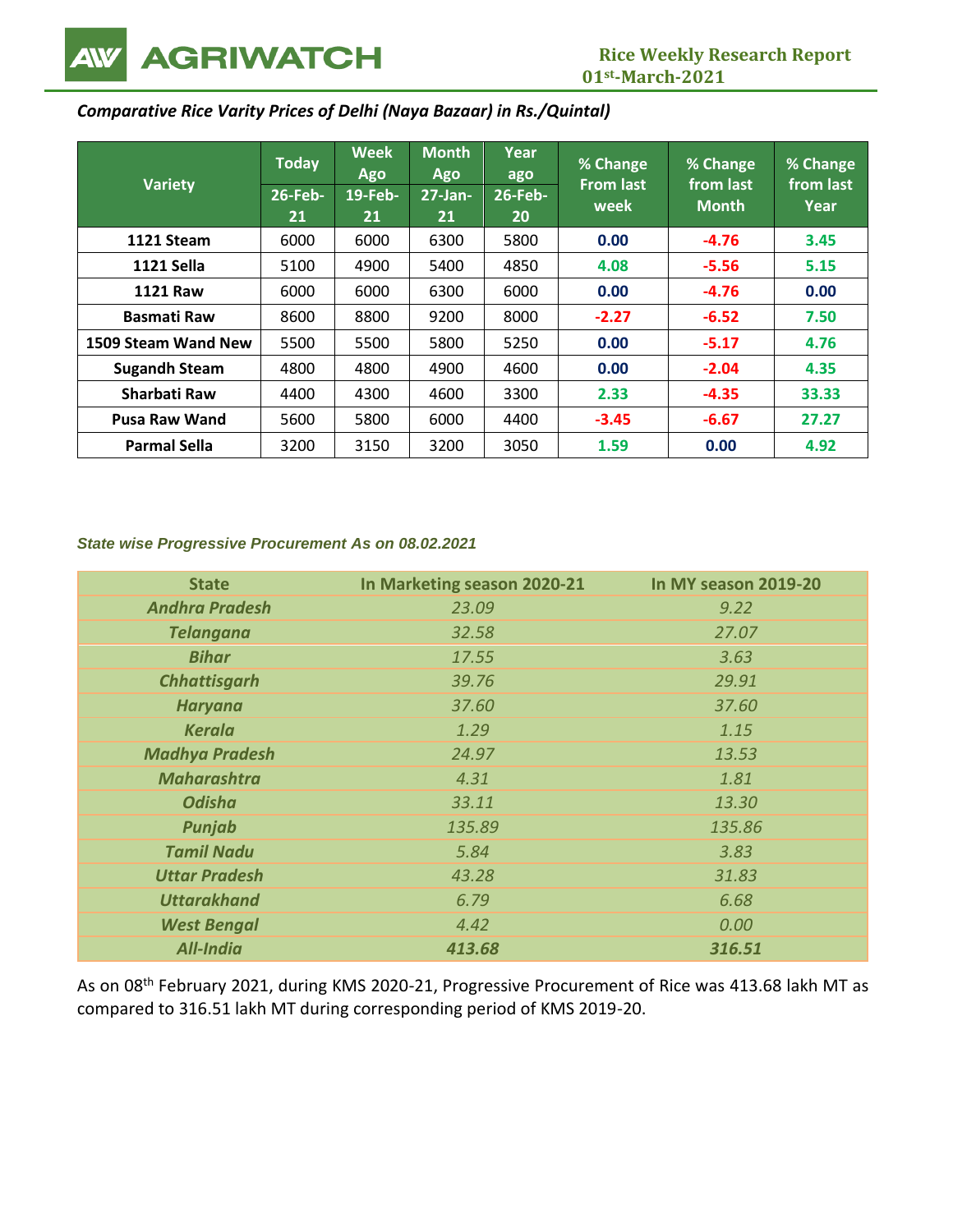| <b>Attributes</b><br><b>Fig in Million Tons)</b> | 2017-18 | 2018-19 | 2019-20<br>Est. | 26.11.2020 | 14.01.2021 |
|--------------------------------------------------|---------|---------|-----------------|------------|------------|
| Production                                       | 494     | 498     | 497             | 503        | 503        |
| Trade                                            | 46      | 43      | 42              | 45         | 45         |
| Consumption                                      | 485     | 487     | 495             | 501        | 502        |
| Carryover stocks                                 | 165     | 175     | 177             | 178        | 175        |
| Y-O-Y change                                     | 9       | 10      | 2               | 3          | 1          |
| <b>Major Exporters</b>                           | 32      | 39      | 44              | 43         | 39         |

### *IGC Balance Sheet:*

Note: Major exporters are India, Pakistan, Thailand, Vietnam, and United States

Global **rice** output is tentatively expected at a new peak on bigger outturns in Asian producers, including India and China. Consumption is also forecast to trend higher on population growth, albeit with uptake in India potentially declining due to the conclusion of COVID-19-related food security schemes. Following a contraction in the prior season, world stocks could edge up, including a modest gain in India. That country is also expected to maintain its position as the dominant exporter, although shipments may retreat from the prior year's record as Thailand regains some market share. World trade is predicted to expand by 5% y/y on stronger demand from sub-Saharan Africa.

# *Rice Price Trend @ CBOT March- 2021, Rough Rice)*



#### *(Prices in US\$/hundredweight)*

#### *Market Analysis*

*The CBOT March-21* month rough chart for rice indicates steady to firm tone from last month. We expect market to hover in the range of USD 13.00.80-14.50 hundred weights in coming sessions.